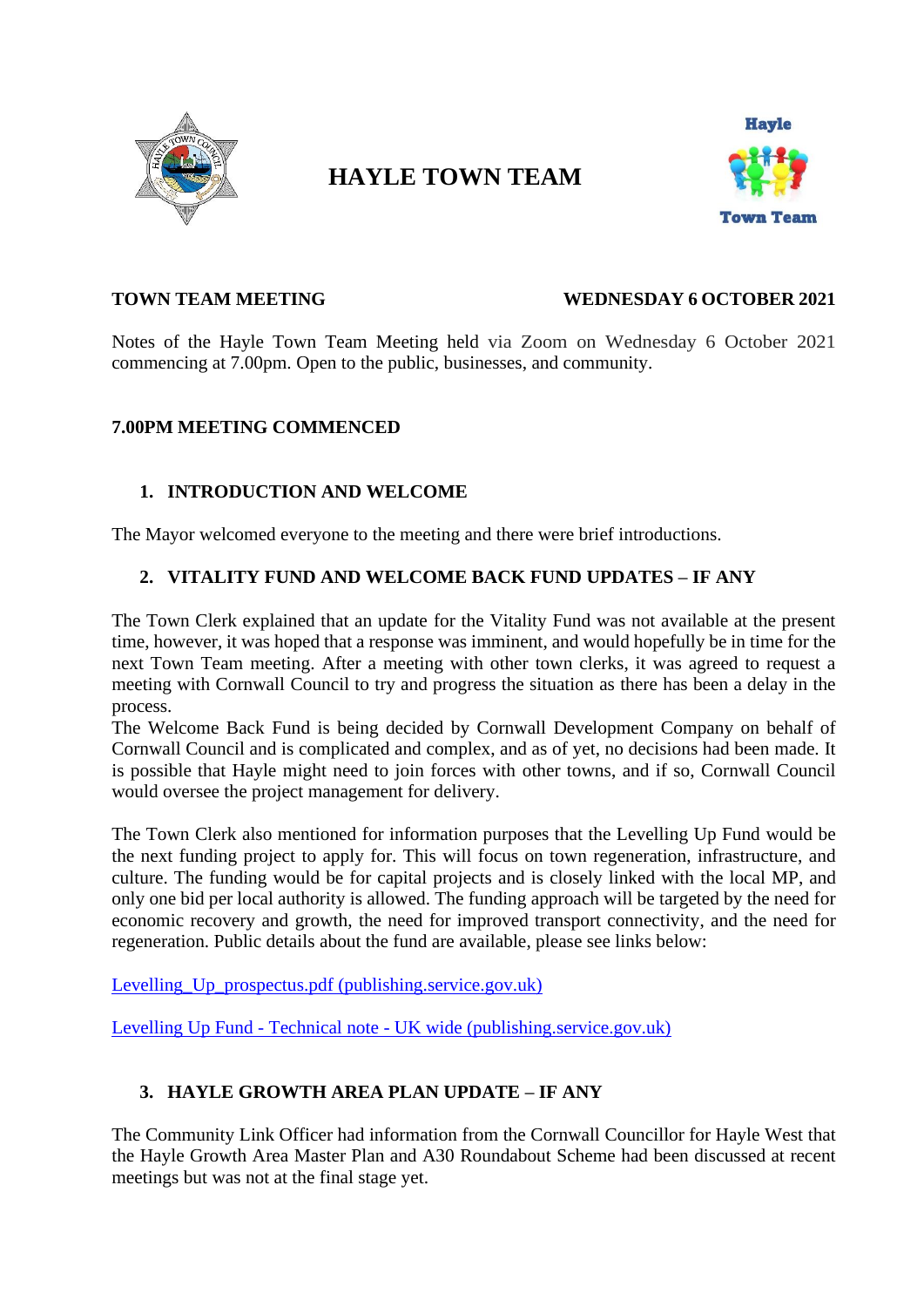A meeting with Cornwall Partnership Training by the Deputy Mayor stated that the area in question was not ready for development. More information will be available in due course.

# **4. GENERAL DEVOLUTION AND SITES UPDATE**

Hayle Town Council have reported interest in two sites to be devolved from Cornwall Council: St Elwyn's Mess and the Commercial Road Car Park. There has been a delay in progressing this due to various reasons, however, it is now getting back on track. Hayle is classed in the level 2 town category and the work is now about to begin. Thorough review of all CC assets in Hayle to be completed. Information will be available in due course.

### **5. REPAIR SHED/CAFÉ? REPURPOSING OF BUILDING OR A NEW SHED IN A PROMINENT POSITION. VOLUNTEERS WITH PRACTICAL SKILLS TO REPAIR – POSSIBLE CONTRIBUTIONS IN RETURN – TO PROVIDE NEW TOOLS/EQUIPMENT**

An idea for an area that could be used for the repurposing of materials, e.g., a repair shed was suggested. It would be for skilled volunteers to get involved in community projects, to renew and recycle old materials for the benefit of everyone. Members discussed if a new building should be used, or whether to repurpose an old building, or start at a café and let the project grow organically. It was agreed that a church hall would be a good place tom start. Hayle is lucky to have many volunteers, and this is a project that would bring them together and keep costs low.

Hayle Climate Action Group originally had the idea previously.

A representative for Who Dares Works, who runs a Community Club in Hayle, said that they would be happy to refocus their club to take part in the project.

Location was discussed as it would be key for accessibility, so ideally in the hub of the town. The Church Hall at Phillack or St Elwyn's, and the old children's centre were suggested as a test location. Members suggested looking at examples from other areas to give inspiration.

It was then discussed if it should be a permanent or pop-up arrangement.

It was agreed to form a working group to work on it and report back to the Town Team, including how to fund it in the future. Five members volunteered to form the group and develop proposals.

# **6. FARMER'S MARKET – CENTRAL TO DEVELOPMENT: PEOPLE TO MEET WITHIN THE COMMUNITY FOR AN EXCHANGE OF IDEAS**

There was great support for the idea of a Farmer's Market due to the great success of them in other towns, and members agreed that it would be very positive for Hayle. It would be a great opportunity to showcase the best local produce that Hayle has to offer, and a local producer has already contacted a Town Councillor to express interest. Helpful information is available at Nature Friendly Cornwall:

### [Nature Friendly Schemes —](https://www.naturefriendlycornwall.org.uk/being-nature-friendly) Nature Friendly Cornwall

It was suggested to kickstart the project with a Christmas Market to help communicate and spread ideas. The project would be a positive step towards a reduction in food miles and welcoming a green agenda. A location was also discussed, if it is to be an outdoor market, possibly at Commercial Road car park, or move into the Day Care Centre in bad weather, potentially one day a week. Members said that the community could learn from others, such as Penzance and St Ives. There is an abundance of local producers, Hayle is home to the best quality produce.